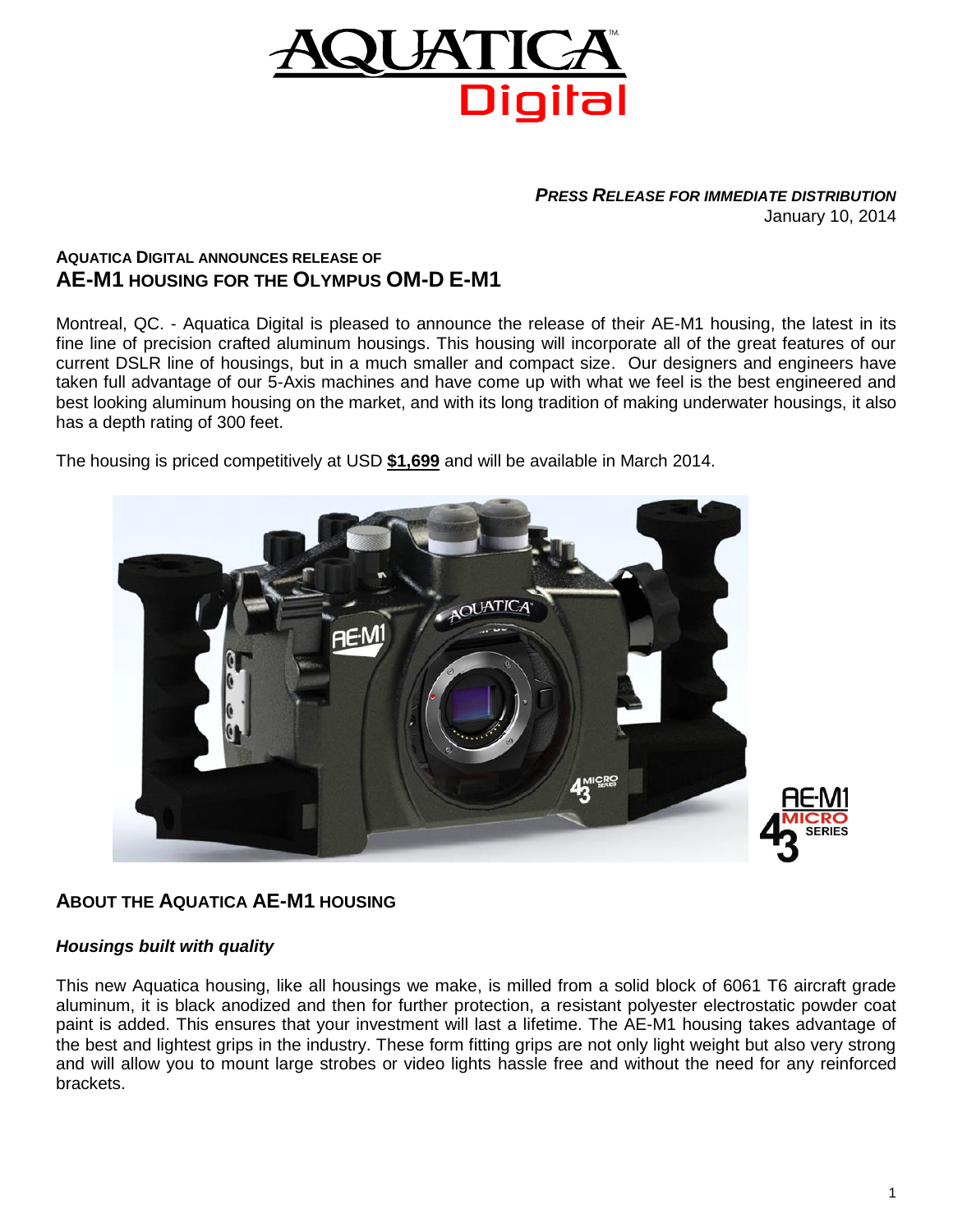

# **PRESSURE ''CHECK'' CIRCUITRY AND LEAK ALARM: ALL IN ONE**

The AE-M1 will ship with our new atmospheric pressure sensitive circuitry and leak alarm. This advanced Aquatica circuit has a temperature compensation included, so any change in ambient temperature or changes in the internal temperature will not cause an incorrect reading. The onboard start actuating button is for the vacuum only; your alarm is always on. The AE-M1 housing will ship with a bulkhead opening for future and easy installation of the optional vacuum valves.

#### **THE RESULTS**

This new Aquatica vacuum/alarm system is the most advanced on the market today:

- $\checkmark$  Easy user installation
- $\checkmark$  Intelligent use of LED technology
- $\checkmark$  Onboard start actuation button

In one simple glance, the underwater photographer can be assured that the housing has water-tight integrity before, during and after the dive.



### **MORE ABOUT THE HOUSING'S UNIQUE FEATURES**

### **LENS SUPPORT**

The AE-M1 housing will support all the popular lenses that the shooter would want to use underwater, this will include lenses from both Olympus and Panasonic, ranging from the Panasonic 8mm fisheye to the Olympus 60mm macro and many other lenses in between. The AE-M1 housing will also have available an extensive line up of ports, including a 4 inch glass port, 6 inch acrylic port, macro port and various extension ring options.

### **VIEWFINDER OPTIONS**

The AE-M1 housing comes with our standard state of the art Galileo optic viewfinder. Our engineers have made it very easy for the user to remove the back window allowing the use of our Aquaview or Aquaview 45 finder. Both of these are recognized as the best in the industry.